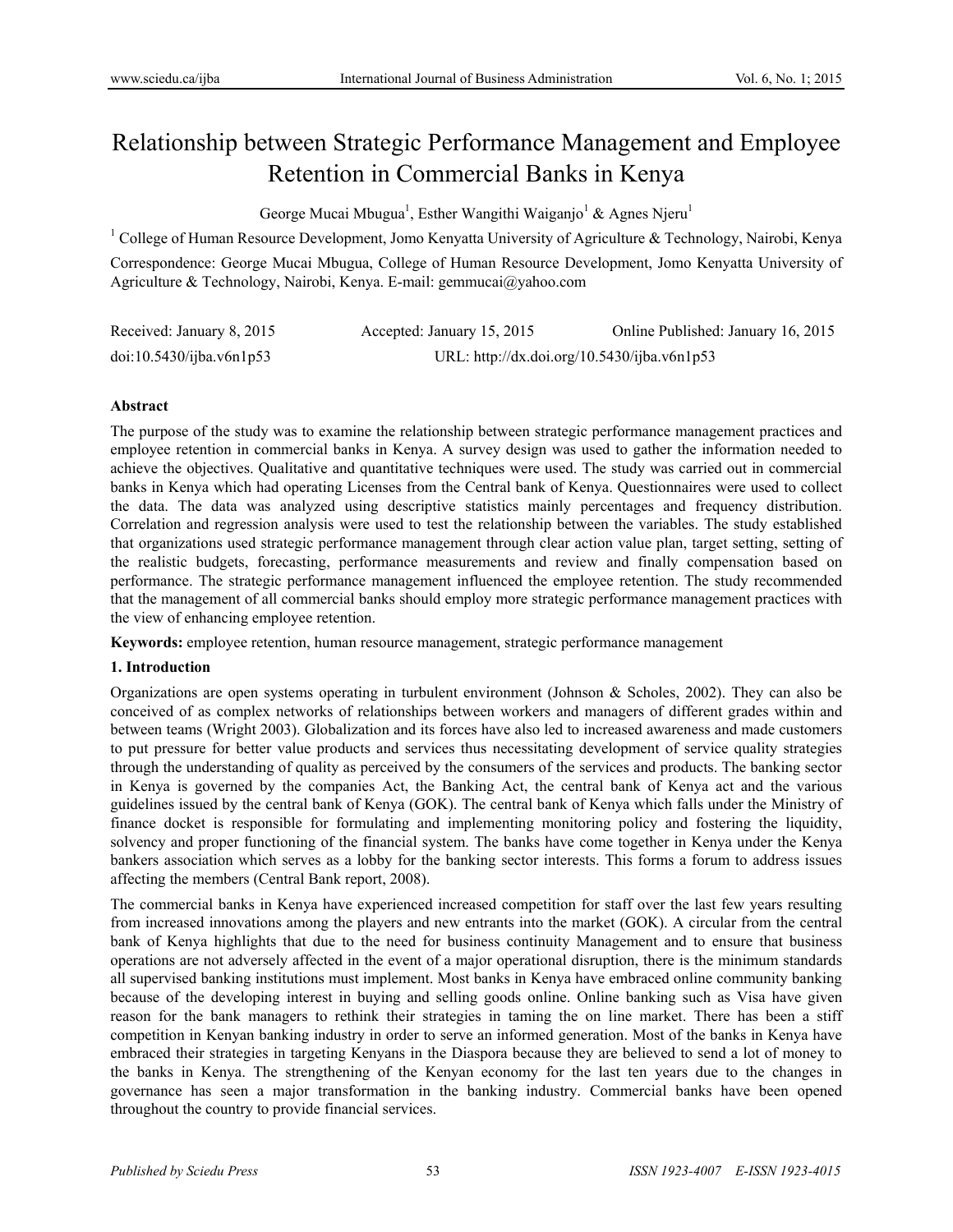According to Wright (2004), (HRM) practices are key agents in building and maintaining trust and they permeate an organization and shape the employment relationships. Employees interpret human resource practices and the trustworthiness of management as indicative of the personalized organization's commitment to them. Perception of an organization's fairness and trustworthiness can be shaped through human resource policies and practices .Within each organization the choices of strategies and policies offer statements of intent and the nature of their implementation and delivery provides tangible evidence of the extent to which management's intentions are genuine and can be trusted (Skinner 2004). Implementation of the various (HR) policies and the consistency of their implementation are important as they provide tangible evidence of the fairness of the organization Armstrong (2002). According to Tzafrir (2005) trust in senior management is more likely to be based on the outcomes of organizational decisions and less on their interpersonal attributes meaning that it is not just the outcomes of organizational decisions that are important but also the way the said decisions are communicated.

Porter (2007) highlighted that a set of high performing human resource practices such as recruitment, training, job design, participation, teamwork, work life balance and rewards were noted as important aspects in attainment of Job fit and this in the long term implies that people experience better fit with the job and the organization when more extensive human resource practices are in place. Storey (2000) says that after organizational entry, in the training, performance appraisal, recognition and reward stages of the Human resource cycle, organizations continue to manage fit levels. Training and development practices are used not only for enhancing skills and knowledge needed to perform well in the job but also for strengthening the desired values. Ashleigh (2007) noted that the safety of the training environment is crucial for team members to learn about each other and develop trust. The supportive environment also fosters positive feelings about working with other team members.

According to Dimba (2010), management of performance within organizations' is widely accepted as being crucial in the achievement of various significant outcomes related to organizational success, including the productivity and quality of employees, their commitment and job satisfaction and consequently forms a key component of human resource management strategy and practice. Performance appraisal is a system that assesses the quality and quantity of an employees work. According to (CIPD, 2005) human resource strategies reflect the philosophy of senior management with regard to the treatment of human resources and address the various activities related to their management, meaning that the HR function supports corporate goals by developing and implementing people management practices which engage employees and encourage them to direct their efforts towards the achievement of organizational goals. Dimba (2010) gives that strategic human resource management practices that best predict high performance are training and development and compensation practices coupled with motivation. Luthans (2005) noted that the strategic human resource management practices for competitive advantage are: information sharing, job design, programmes, job analysis methods, participation programmes, incentive based compensation, benefits, training, grievance, selection and staffing and performance appraisal.

Stavrou (2005) found that the best human resource management practices are: training, share options, profit sharing, group bonus, merit pay, joint HR management bundle, communication( on strategy, finance, change work organization) career, and wider jobs. Ulrich (2005) identified the need for the HR professionals to move away from traditional HR specialisms and create a range of new roles which focus on business outcomes and organisational performance. He identified the need for Human Resource professional to become business and strategic partners who are crucially involved with senior managers and line managers in strategy execution and value delivery and driving change together with being an employee champion and a functional expert. The discussion of strategic human resource management and human resource strategies emphasizes the role of the human resource practitioner as a business partner (CIPD 2005).

## *1.1 Statement of the Problem*

According to Abeysekera (2007), employee turnover is a major challenge for organizations but companies implementing effective human resource management practices can reduce the rate of employee turnover and increase in competitiveness due to the fact that by retaining staff an organization is able to keep its key asset. It is important to critically examine the actions of competitors as it directly or indirectly affects the organization. There are many ways an organization can retain its employees and gain sustained advantage over their competitors among them being the development of comprehensive human resource practices (Narsimha, 2000). According to Hausknecht (2009) there is so much literature information on employee turnover which gives the factors that cause employees to leave an organization but less is known on what compels employees to stay in an organization.

As a result of globalization the whole world have become single markets where companies have crossed their country of origin and opened their operations in other countries and this has created a challenge for organizations in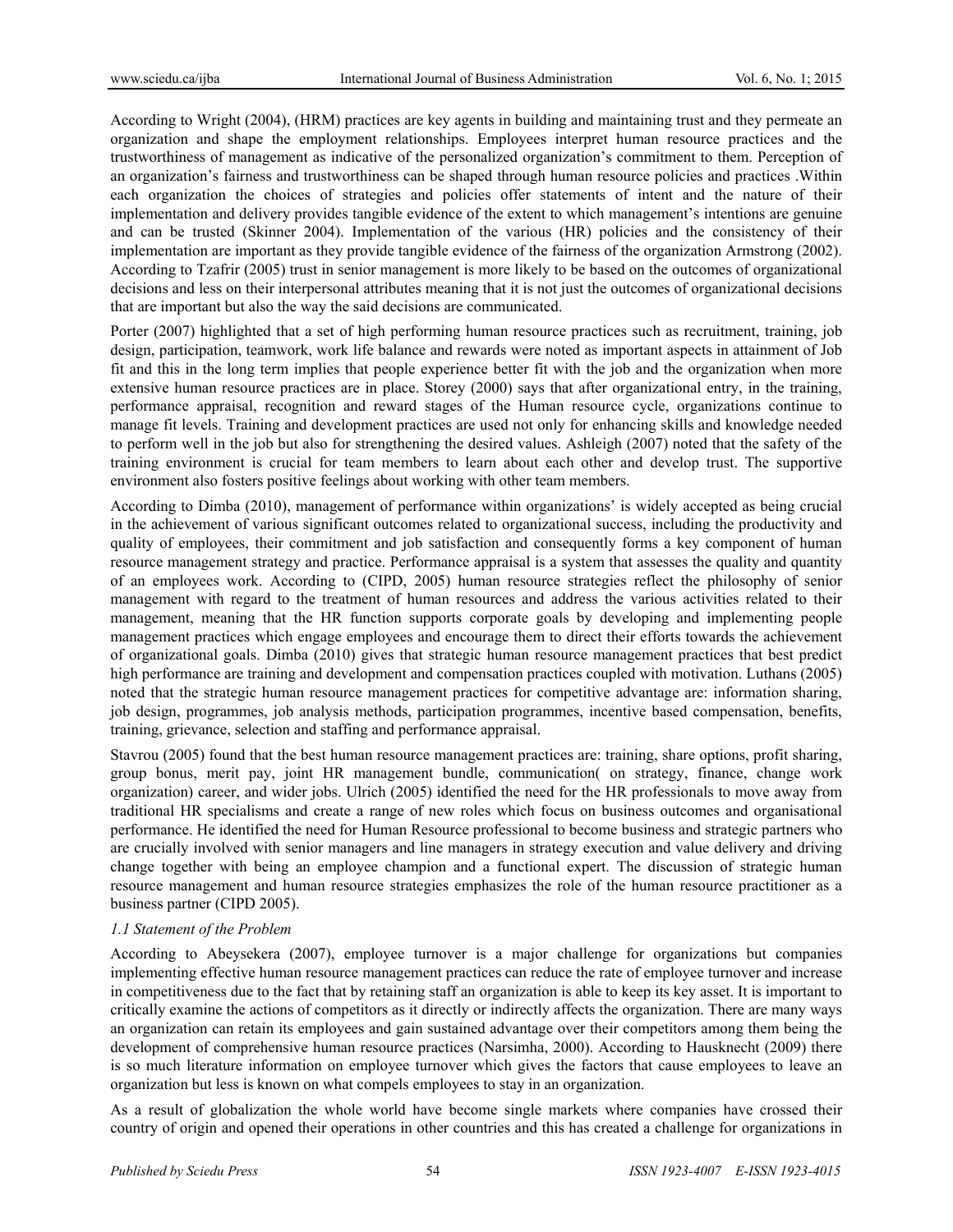terms of management of human resources (Tiwari 2012). Commercial banks in Kenya face many challenges in today's dynamic market place and in a global economy that has become increasingly competitive requiring development of products and services that can satisfy a more demanding customer base and building long term customer trust (Munyoki, 2010). According to Kiptugen (2003) in Kenya commercial Bank, proactive rather than reactive strategies form the basis of strategic planning. Mello (2005) highlights that successful organizations are increasingly realizing that of the number of factors contributing to performance and staff retention, Human resource is the most critical. Commercial banks in Kenya are in very stiff competition for customers and also for staff and these are coupled with the task of retaining the right talent (GOK).

According to Boxall (2003) the big question will which HR policies and practices are more likely to contribute to sustainable competitive advantage and in particular staff retention as organizations go through their life cycle. Purcell (2003) noted that there are two kinds of mature organisations that manage to survive industry development; the one that succeeds in dominating the direction of the industry change and the firm that manages to adopt to the direction of change. Various studies have been carried out on this area, for example Munyoki (2010) researched on the various human resource practices in Commercial banks in Kenya, Kiptugen (2003) carried a study on Human resource practices in commercial banks in Kenya a case study of Kenya commercial bank. Kamoche (2004) carried out a study on staff retention in public universities in Kenya. These studies covered the staff retention in Kenyan universities but did not cover the staff retention in commercial banks in Kenya. This study will investigate the link between the strategic employee recruitment practices and staff retention in Kenyan commercial banks.

# *1.2 Hypothesis*

HO *There is no significant relationship between strategic performance management and employee retention in commercial banks in Kenya.* 

## **2. Literature Review**

#### *2.1 Theoretical Framework*

The study used the Hertzberg Two Factor Theory to explain the effect of strategic human resource management and employee retention. According to Samuel (2009) an employee who is not motivated is likely to leave the organization. This theory implied that a satisfied employee is motivated from within to work harde and to remain in the organization. It looks at two classes of factors associated with employee motivation; Satifiers and dissatisfiers. Armstrong (2010) gives the satisfiers as achievement, recognition, responsibility, advancement and growth. The disatisfiers are salary, relationship with supervisor, work conditions, status and security. According to Michael (2008), extrinsic factors such as good working environment, job security and intrinsic factors such as development and training have a major contribution to employee retention in organizations.

Hughes (2010) employees value both the internal and external factors in an organization to make a decision on whether to remain or leave the employment since they are doing so in exchange of their services to the organization. The above implies that both intrinsic and extrinsic factors influence the employee retention in an organization and so must always be put in to consideration as these factors are likely to influence retention. The theory fits into this study because there are factors both extrinsic and intrinsic which have been found to influence employee retention in the organization.

## *2.2 Strategic Performance Management*

Performance appraisals are not uncommon to the banking industry. However, what counts as an appraisal or performance management varies a great deal in sophistication and organization. Here, the researcher seek to characterize 'performance management' as a type of Human Resource practice that can effectively help an organization to meet its retention objectives, in addition to other important business goals. As such, the researcher is referring to a process of employee performance evaluation that is closely tied to strategic objectives, that provides good feedback to employees and gives them a view of their longer-term progress within the company, and is potentially married to training and other development opportunities.

Performance appraisals inform a number of Human Resource decisions related to compensation, training, promotion, and even termination. However, as part of a human resources policy that values open communication and employee commitment, performance appraisals also allow objectives and values to be effectively communicated to employees and can ensure a steady stream of critical feedback about business processes (Dalton, & Mesch, 1990). When closely aligned with ongoing training and career development, performance management can be a successful retention tool. According to Hom (1995) performance management aligns the goals of individual members to those of the organization with which they are associated. It requires clearly articulated and well-communicated strategic goals for the organization as a whole.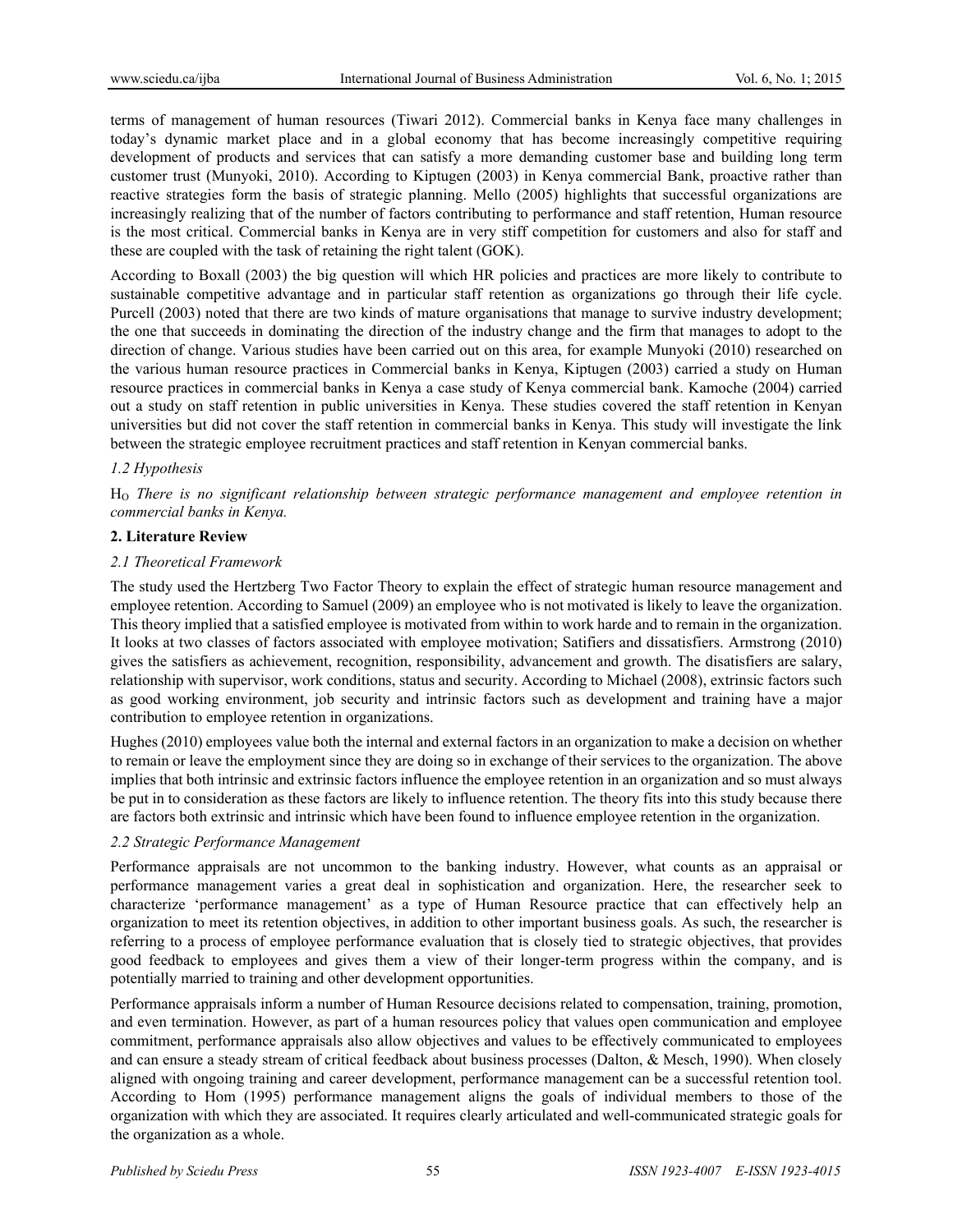As with other retention practices, employee perceptions about the performance appraisal system can have an important impact on their decision to stay with a company. Most importantly, effective performance management requires a system that is fair, and that employees trust as being fair, both in terms of procedure (for example, consistent and well-communicated evaluation criteria) and in terms of the potential benefits arising from such evaluations (for example, training, professional development). Indeed, fairness and openness about the evaluation process are of paramount importance when performance management is tied to specific rewards or advancement.

Price and Mueller (1981) developed a causal model for voluntary turnover. They proposed seven determinants that have an indirect impact on turnover through job satisfaction. Those determinants include: repetitive work, participating in job related decisions, being informed of job related issues, having close friends as co-workers, receiving good pay, being fairly compensated and having an opportunity to obtain a better job within the organization. Price and Mueller proposed that as job satisfaction increased, employee's showed a greater intent to stay with the organization.

Watson and Wyatt International found that HR practices and trust in management had the strongest impact on building commitment (Watson Wyatt, 1999). A study conducted from the social exchange theory perspective shows that organizations which exhibit a high level of commitment to their employees through HR practices, are rewarded with increased organizational effectiveness, employee involvement and commitment to the organization (Whitener, 2001). These high commitment HR practices include items such as selective staffing, developmental appraisal, competitive and equitable compensation, and comprehensive training and development activities (Whitener, 2001). Huselid (1995) found nearly one thousand firms, which invest in high performance HR management practices, including: comprehensive employee recruitment and selection procedures, incentive compensation and performance management systems, and extensive employee involvement and training. These practices were found to have both an economically and statistically significant impact on employee turnover and productivity (Huselid, 1995).

According to Willis (2000), direct compensation serves as the most critical issue when it comes to attracting and retaining talents. Parker and Wright (2000) also assert that there is an underlying assumption that money can influence behaviour hence a fair remuneration is understood to be the cornerstone of the contractual and implied agreement between employees and employers. As a result, some companies may even provide remuneration packages which are well above the market rate to attract and retain critical talents (Parker & Wright, 2000). Most managers believe that money is the prime retention factor and many employees cite better pay or higher compensation as the reason for leaving one employer for another (Mathis & Jackson, 2004). Khan (2010) argues that comprehensive compensation and rewards augmented by an effectual system of disbursement can play an effective role in attracting the best candidates, shaping employee behaviour and performance outcome, and facilitating retention of talents.

A number of studies have established that highly competitive wage systems promote employee commitment and thus result in the attraction and retention of a superior workforce (Becker & Huselid, 1999; Shaw, Gupta & Delery, 2005). Mathis and Jackson (2004) also argued that a balanced, fair and competitive compensation and reward system affect the retention of employees. This makes compensation and reward planning a vital dimension of effective HRM policies. Even though the reviewed literature have shown that the various performance management indicators like competitive wage, performance appraisal, training, the reward system among others have been found to influence employee retention in various organizations mainly in the developed countries, it would be interesting to find out the effect of strategic performance management in the commercial banks in Kenya.

#### *2.3 Employee Retention*

According to Abeysekera (2007), employee turnover is a major challenge for organizations but companies implementing effective human resource management practices can reduce the rate of employee turnover and increase in competitiveness due to the fact that by retaining staff an organization is able to keep its key asset. It is important to critically examine the actions of competitors as it directly or indirectly affects the organization. According to Kok (2003) there are sets of human resource practices which are influenced by the human resource profession and which are referred to as best practice and which if well implemented will ensure retention of staff. According to Chandler (2000), the main issue in human resource research is whether there is a set of policies and practice that represent a set of superior approach to managing people and which are associated with organizational performance and staff retention. There are various factors which affect human resource practices which include both internal and external factors and the same differs from one organization to another (Ozutku 2009). According to Narsimha (2000), there are many ways in which companies can gain a competitive edge or a lasting or sustained advantage over their competitors, among them the development of comprehensive human resource practices.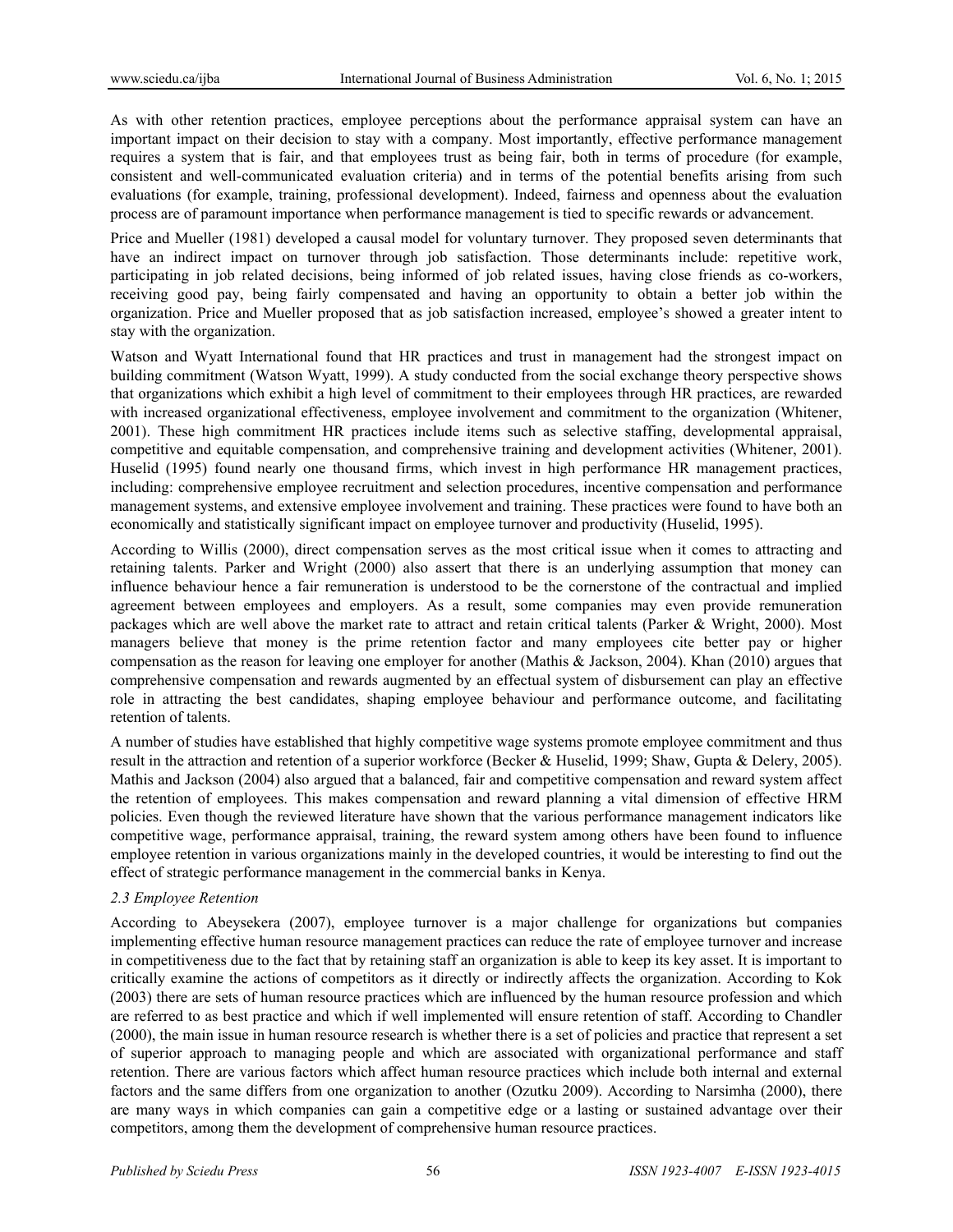To gain competitive advantage firms use different competitive strategies and these strategies are more productive when they are systematically linked with human resource management practices meaning that organizations can improve their environment by making efficient choices about human resource practices that consistently support the chosen strategy (Tiwari 2012). According to Capelli (2001), human resource practices enhance organizational performance and there is a clear link between human resource practices, workplace climate and employee retention. He found that those organizations which had implemented more progressive human resource practices and which reported a work place climate that strongly valued employee participation, empowerment and accountability tended to be better performing and hence competitive meaning employees will be happy continuing to work with them. With the high turnover in the commercial banks in Kenya, the study aimed at determining how the strategic performance management would influence employee retention.

## **3. Methodology**

## *3.1 Research Design*

This was a survey research design. A survey design was appropriate for this study because it allows collection of information for both independent and dependent variables using questionnaires (Orodho, 2003). This design allowed the researcher to combine both qualitative and quantitative research approaches. According to Kothari (2009) qualitative approaches provide verbal descriptions rather than numerical descriptions.

## *3.2 Population*

The target population in this study was the forty four commercial banks in Kenya which had been given operational License by the Central bank of Kenya. The study population for this study was the heads of human resources in the individual commercial banks in Kenya. Due to manageability of the population, the researcher used census study in which all the elements participated in the study.

# *3.3 Data Collection*

The research instrument was a questionnaire consisting of both open- ended and closed- ended type of questions. The closed ended questions were aimed at giving precise information hence minimizing bias. The open ended questions ensured that the respondents were given freedom to express themselves. The questionnaire in this study was divided into six sections with section one giving the identification of the respondent and the job title. The other sections had questions aimed at providing the information on the various areas of this study. Secondary data was collected through review of published literature such as the various bank publications, central bank of Kenya reports and publications and text books. The questionnaires were then delivered by the researcher with the help of the two research assistants to the respondents. The respondents were waited to fill the questionnaire and those who were not in a position to fill them were given a maximum of two weeks to fill them after which the questionnaires were collected.

## *3.4 Data Processing and Analysis*

In this study data were analysed using Statistical package for social science (SPSS). All the questionnaires received were referenced and items in the questionnaire coded to make data entry easy. Descriptive statistics were estimated for the various variables. Frequency tables and graphs were made for all the variables. The data reliability was checked using the Cronbachs alpha index. Inferential data analysis was done using Pearson correlation coefficient, regression analysis (enter method) and multiple regression analysis (step wise method). The correlation was used to determine the direction of the relationship between the dependent and the independent variables. Multiple regression analysis was used to establish the relationship between the various strategic human resource practices and employee retention. Hypothesis testing using p-value was done because it gave the strength of the decision. According to Mugenda and Mugenda (2003) a significance level of 0.05 is recommended as it represents that results are at 95% confidence level. The statistical models to be used for analysis was multiple regression (enter method).

## $Y = \beta_0 + \beta_1 X_1 + \epsilon$

Where Y is the dependent variable employee retention

 $B<sub>0</sub>$  is the constant

B is the coefficient of  $X_1$ 

 $X_1$  is strategic performance management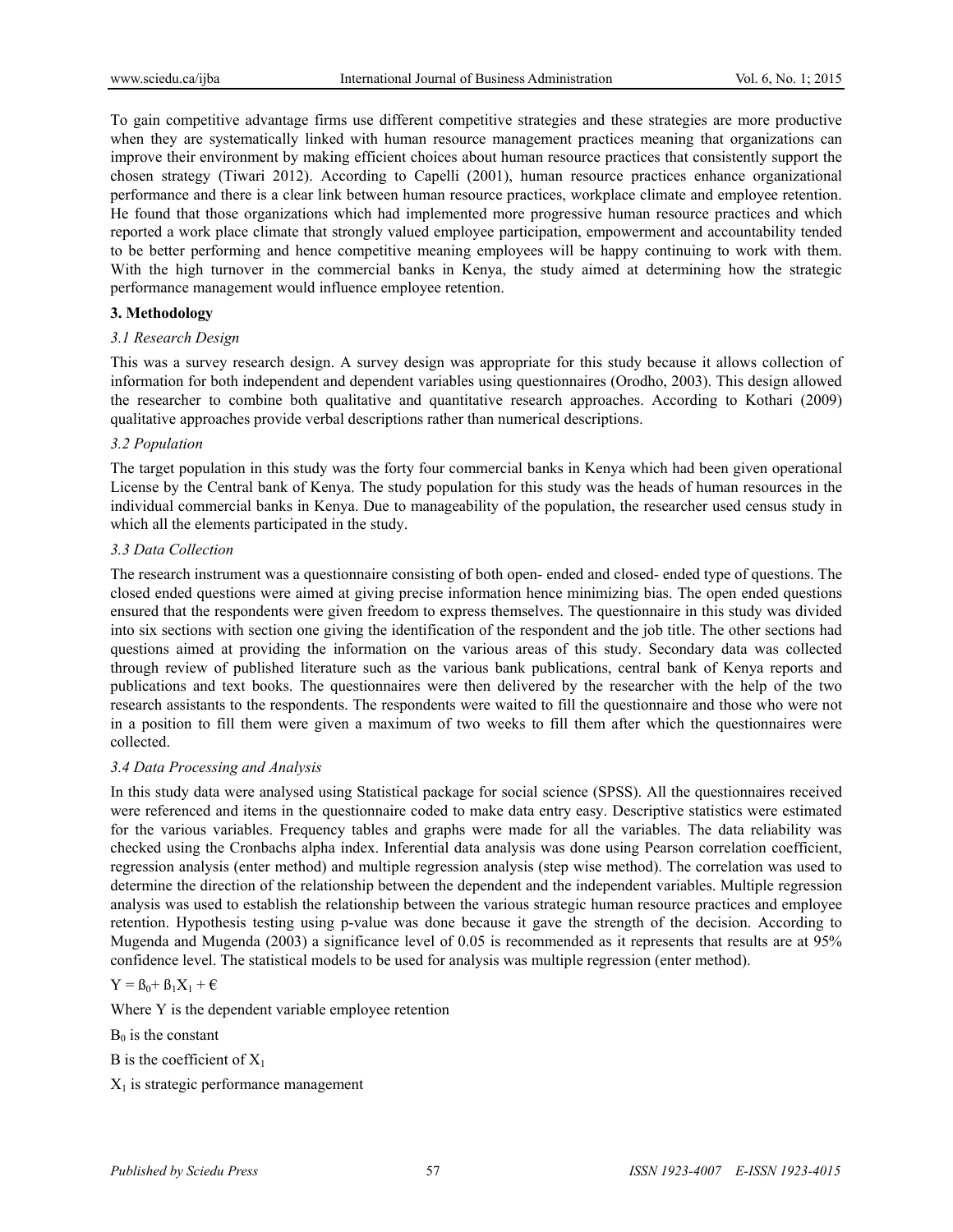#### **4. Findings**

#### *4.1 Reliability Test*

The Cronbach's Alpha values for all the indicators before and after extraction with a factor loadings value of less than 0.4 is presented. Cronbach's Alpha results in the first column were computed using results of all the indicators and the Cronbach's Alpha results in the last column were computed after the reduction of indicators/factors with factor loadings of less than 0.4. The Table 3 presents that all the seven factors had Cronbach's alpha value of 0.967 and factor loading between 0.936 and 0.738. This rule out elimination of the strategic performance management factors as none of the factors had a loading of less than 0.40. The Cronbanch's alpha value remained 0.967 since all the factors were retained. The Cronbach's Alpha value of more than 0.7 implied that the gathered data was reliable and therefore could be used for generalization.

| Cronbach's Alpha<br>before<br>.967 | Indicators<br>The management carries out performance<br>review of its actual performance, targets and<br>forecast for timely and corrective action | Factors<br>loading<br>.936 | Cronbach's Alpha<br>after<br>.967 |
|------------------------------------|----------------------------------------------------------------------------------------------------------------------------------------------------|----------------------------|-----------------------------------|
|                                    | The organization practices regular forecasting<br>to evaluate whether it is still on track                                                         | .901                       |                                   |
|                                    | The organization sets realistic budgets                                                                                                            | .881                       |                                   |
|                                    | The organization gives incentive<br>compensation to its employees for motivation                                                                   | .873                       |                                   |
|                                    | The organization practices performance<br>measurement                                                                                              | .796                       |                                   |
|                                    | The organization practices target setting for all<br>its employees.                                                                                | .792                       |                                   |
|                                    | The organization has a clear action value plan<br>used to measure the performance                                                                  | .738                       |                                   |

Table 1. Factor analysis and reliability of strategic performance management

## *4.2 Strategic Performance Management*

The respondents were asked to state the level of agreement with the statements regarding to strategic performance management. The findings in Table 2 show that majority of the respondents (72.5%) indicated that indeed the organization had clear action value plan used to measure the performance. As to whether the organizations practiced target setting for their employees, the study findings revealed that 67.5% of the respondents agreed that indeed the organizations practiced target setting for their employees. The findings show that 10% strongly agreed with the statement. The findings imply that most organizations practiced target setting for their employees. The study sought to determine whether the organizations set realistic targets with their employees. The findings of the study show that 72.5% of the respondents agreed that the organizations set realistic targets. The study sought to establish whether the organizations practiced regular forecasting to evaluate whether they were still on track. The findings show that 72.5% of the respondents agreed that the organizations practiced regular forecasting to evaluate their performance. On the practice of performance measurement by the organizations, the results show that 72.5% of the respondents agreed that the organizations practiced performance measurement. The results therefore mean that the organizations practiced the performance measurement to a large extent. The study sought to determine whether the management carried out performance review of its actual performance, targets and forecast for timely and corrective action. The results show that 77.5% of the respondents agreed that the managements carried out performance review of their actual performance, targets and forecast for timely and corrective action. Respondents were asked to state whether the organizations the gives incentive compensation to its employees for motivation. The results show that 75.0% of the respondents agreed that the organizations gives incentive compensation to its employees for motivation. The findings mean that the organizations motivate their employees through incentive compensations.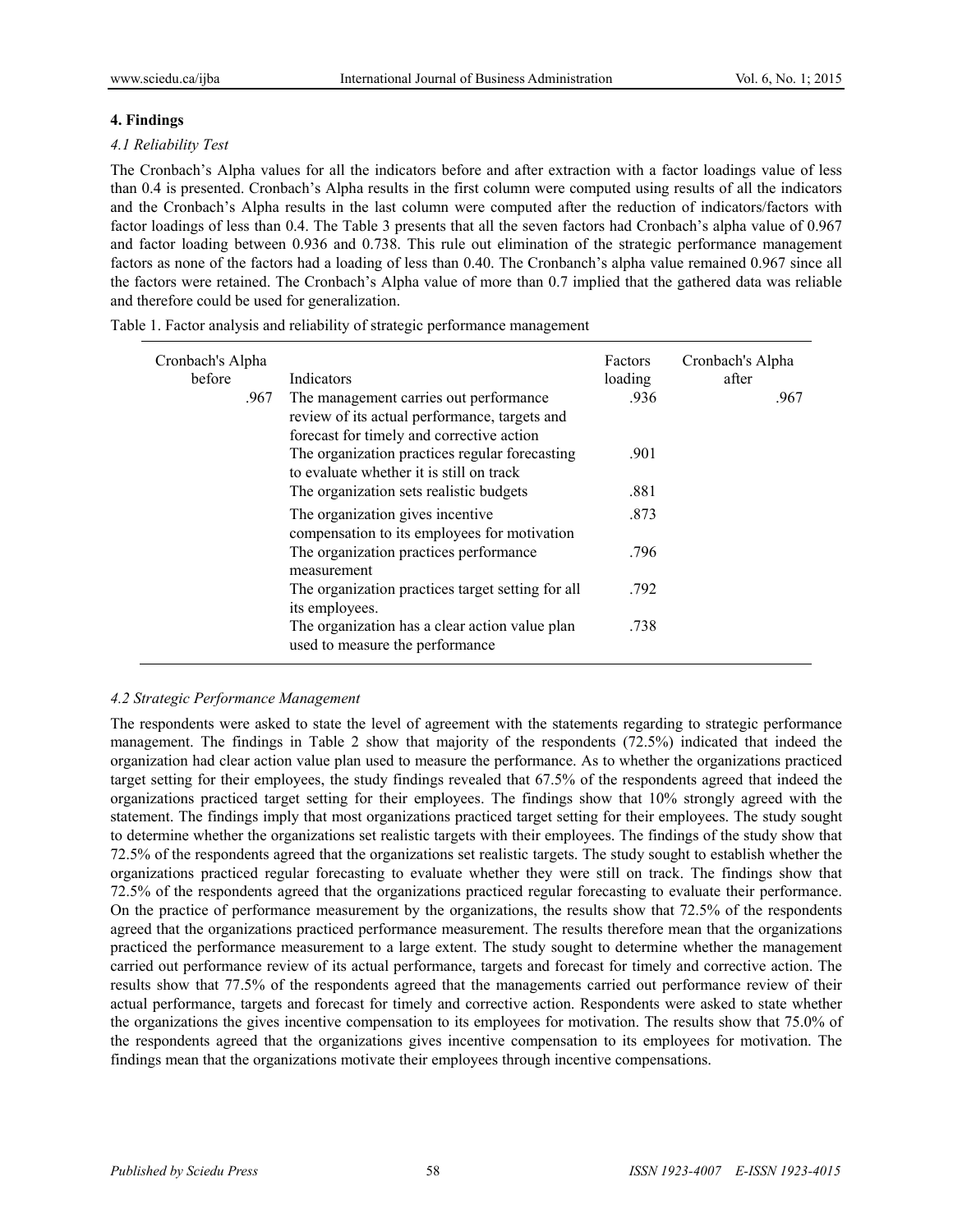Table 2. Strategic performance management

|                                             | Strongly | Disagree | Neither   | Agree | Strongly | Total |
|---------------------------------------------|----------|----------|-----------|-------|----------|-------|
|                                             | Disagree |          | agree nor |       | agree    |       |
|                                             |          |          | disagree  |       |          |       |
| The organization has a clear action         | 0.0      | 7.5      | 15.0      | 72.5  | 5.0      | 100.0 |
| value plan used to measure the              |          |          |           |       |          |       |
| performance                                 |          |          |           |       |          |       |
| The organization practices target           | 5.0      | 5.0      | 12.5      | 67.5  | 10.0     | 100.0 |
| setting for all its employees.              |          |          |           |       |          |       |
| The organization sets realistic budgets     | 5.0      | 10.0     | 5.0       | 72.5  | 7.5      | 100.0 |
| The organization practices regular          | 7.5      | 7.5      | 7.5       | 72.5  | 5.0      | 100.0 |
| forecasting to evaluate whether it is still |          |          |           |       |          |       |
| on track                                    |          |          |           |       |          |       |
| The organization practices performance      | 2.5      | 5.0      | 12.5      | 72.5  | 7.5      | 100.0 |
| measurement                                 |          |          |           |       |          |       |
| The management carries out                  | 0.0      | 12.5     | 7.5       | 77.5  | 2.5      | 100.0 |
| performance review of its actual            |          |          |           |       |          |       |
| performance, targets and forecast for       |          |          |           |       |          |       |
| timely and corrective action                |          |          |           |       |          |       |
| The organization gives incentive            | 5.0      | 10.0     | 5.0       | 75.0  | 5.0      | 100.0 |
| compensation to its employees for           |          |          |           |       |          |       |
| motivation                                  |          |          |           |       |          |       |

#### *4.3 Employee Retention*

The study sought to determine the employee retention in the organizations. The respondents were asked to state the rate of turnover in the organization was minimal. The results show that half of the respondents (50%) agreed that the rate of turnover in their respective organizations were low. The findings show that 12.5% of the respondents strongly agreed with the statement. The study sought to determine whether the respondents had the intention of leaving the organizations. The findings of the study show that slightly more than half of the respondents (55%) had no intention of leaving the organizations. The findings also show that 30% of the respondents neither agreed nor disagreed with the statement. As to whether their work gives satisfaction to the employees, the findings show that majority of the respondents (77.5%) agreed that within the organizations their work gave them satisfaction. The study sought to find out how long the respondents intended to stay in the organization. The findings of the study show that 42.5% agree that they saw future for themselves within this company. The findings show that 40.0% remained neutral as to whether they were seeing their future in the organization. The results mean that only a section of the respondents see future for themselves in the organization. On whether they were willing to work for the organization for the next five years, the results show that majority of the respondents (77.5%) agreed that they would be working for their organizations for the next five years. Respondents were asked to state whether if it were possible to start all over again, they would seek employment elsewhere. The findings show that half of the respondents (50%) indicated that indeed given chance they would seek job elsewhere if they were to start all over again. The respondents were asked to state whether they would take up a job given an attractive offer. The findings show that majority of the respondents (70%) agreed that they would take up the offer. The findings mean that the respondents would take up a better opportunity if they came across. The findings however show that 62.5% of the respondents agreed that the work they did was very important to them. The findings of the study that the employees would leave if they got better offer, agree with Mathis and Jackson (2004) and Khan (2010) who argued that most managers believe that money is the prime reason for leaving one employer for another.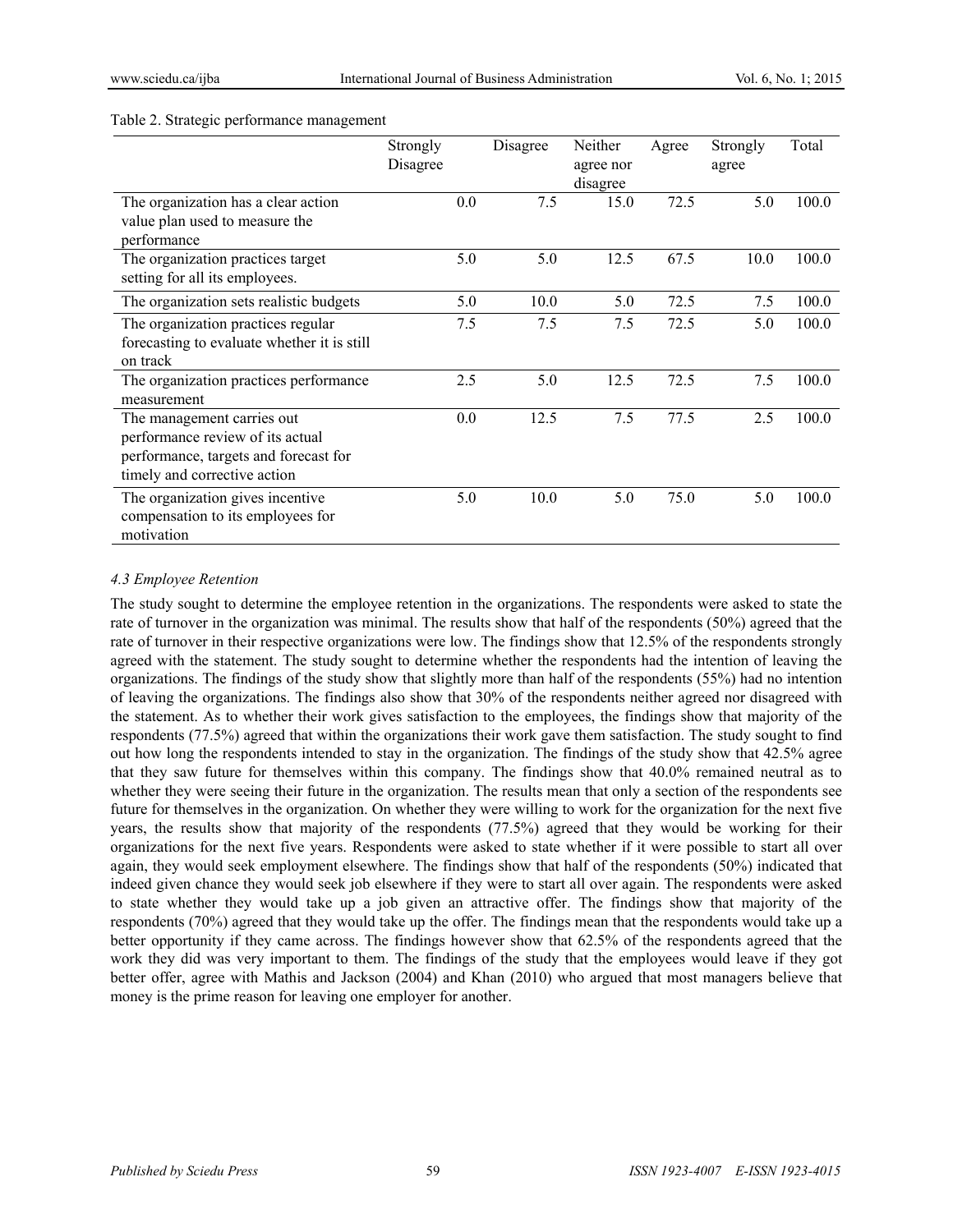|                                                                                                   | Strongly<br>Disagree | Disagree | Neither<br>agree nor<br>disagree | Agree | Strongly<br>agree | Total |
|---------------------------------------------------------------------------------------------------|----------------------|----------|----------------------------------|-------|-------------------|-------|
| The rate of turnover in the organization is<br>minimal                                            | 0.0                  | 15.0     | 22.5                             | 50.0  | 12.5              | 100.0 |
| Have no intention of leaving the organization                                                     | 2.5                  | 12.5     | 30.0                             | 47.5  | 7.5               | 100.0 |
| Within this company my work gives me<br>satisfaction.                                             | 2.5                  | 5.0      | 12.5                             | 77.5  | 2.5               | 100.0 |
| I see a future for myself within this company.                                                    | 5.0                  | 12.5     | 40.0                             | 42.5  | 0.0               | 100.0 |
| If it were up to me, I will definitely be<br>working for this company for the next five<br>years. | 2.5                  | 5.0      | 12.5                             | 77.5  | 2.5               | 100.0 |
| If I could start over again, I would choose to<br>work for another company.                       | 5.0                  | 10.0     | 35.0                             | 45.0  | 5.0               | 100.0 |
| If I received an attractive job offer from<br>another company, I would take the job.              | 2.5                  | 7.5      | 12.5                             | 70.0  | 7.5               | 100.0 |
| The work I'm doing is very important to me.                                                       | 2.5                  | 7.5      | 22.5                             | 62.5  | 5.0               | 100.0 |
| I love working for this company.                                                                  | 2.5                  | 7.5      | 27.5                             | 45.0  | 17.5              | 100.0 |

#### Table 3. Employee retention

# *4.4 Whether Strategic Performance Management Influenced Employee Retention*

The study sought to determine the extent to which the strategic performance management influenced employee retention. The findings in Figure 4.1 show that that 32.5% of the respondents indicated that the strategic performance management influenced the employee retention to a large extent. The findings further show that 25% of the respondents indicated that it influenced to a very large extent. From the findings of the study, it was evident that most organizations practiced forecasting to evaluate their position in the business. The findings agree with the views of Grigore, Bagu and Rada (2011) that organizations do regular forecasting to predict whether they are on track or whether correction and/or predictive action are needed to solve current or predicted problems. The findings that the organizations performed performance reviews for the employee agreed that Grigore, Bagu and Rada (2011) views that organizations should periodically review actual performance targets and forecasts to ensure that timely preventive and corrective action are taken. The findings of the study that the organization used incentive compensation to motivate its employees as a strategy for employee retention support the views of Willis (2000) and Parker and Wright (2000) who noted that compensation serves as the most critical issue when it comes to attracting and retaining talents. The fact that the organizations practiced strategic performance management where the employees are given incentive compensation for motivation for the retention of the employees, the fact that the organizations practiced target setting, setting of the realistic budgets is also supported by Walker (2001) that the employee retention was influenced by compensation and appreciation of the work performed, the provision of the challenging work, the chances to be promoted and the learning and good communication among others.



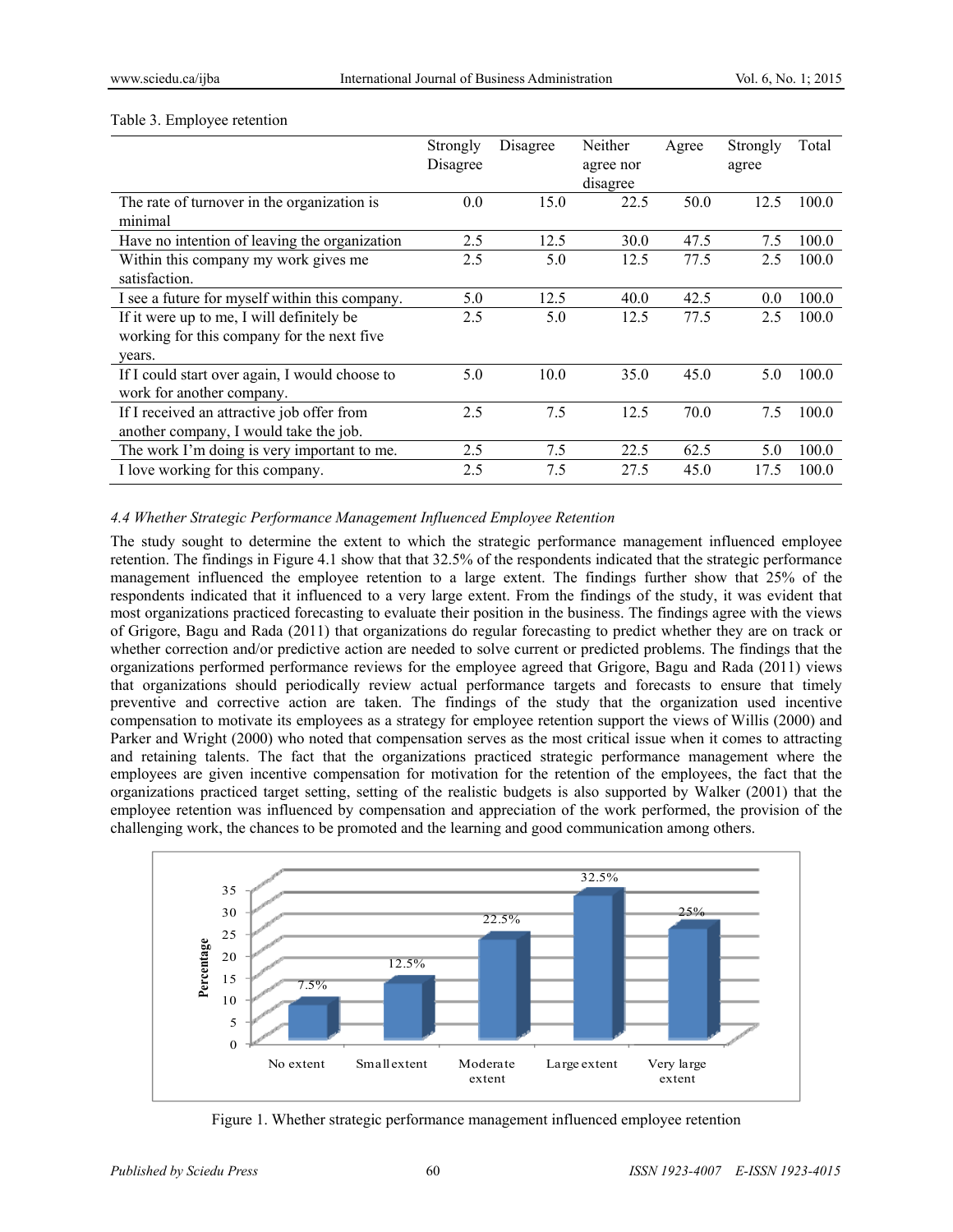## *4.5 Correlation Analysis*

The study conducted correlation analysis to test the strength of association/relationship between the research variables. The findings of the study in Table 4 show that there is a positive relationship between strategic performance management and employee retention with a Pearson's Correlation Coefficient of r = 445 and at level of significance of 0.004, was statistically significant as the p-value is less than 0.05. The relationship can be described as not strong.

Table 4. Correlation analysis

|                                  |                   | Strategic performance<br>management | Employee<br>retention |
|----------------------------------|-------------------|-------------------------------------|-----------------------|
|                                  | Pearson           |                                     | .445                  |
|                                  | Correlation       |                                     |                       |
|                                  | $Sig. (2-tailed)$ |                                     | 0.004                 |
| Strategic performance management |                   |                                     |                       |
|                                  | Pearson           | .445                                |                       |
|                                  | Correlation       |                                     |                       |
|                                  | $Sig. (2-tailed)$ | 0.004                               |                       |
| Employee retention               |                   |                                     |                       |

*4.6 Regression Analysis* 

The researcher conducted a regression analysis to determine the significance relationship of strategic recruitment against the employee retention. The results in Table 5 show that the coefficient of determination  $(R^2)$  was 0.482 which means that 48.2% of the variance in employee retention in the organization is explained by strategic performance management. This though positive is a weak representation and therefore means there are equally other factors which determine employee retention in the organization.

Table 5. Model summary for strategic performance management

| Model |                  |     | Std. Error of the Estimate<br>R Square Adjusted R Square |      |
|-------|------------------|-----|----------------------------------------------------------|------|
|       | 694 <sup>a</sup> | 482 | 468                                                      | .660 |

a. Predictors: (Constant), Strategic performance management

The analysis of variance shows that the significance of the F is 0.00 which is less than 0.05. This implies that the regression model is statistically a significant predictor of the outcome variable.

Table 6. ANOVA

| Model |            | Sum of Squares | df | Mean Square |        | Sig.              |
|-------|------------|----------------|----|-------------|--------|-------------------|
|       | Regression | 15.364         |    | 15.364      | 35.305 | .000 <sup>a</sup> |
|       | Residual   | 16.536         | 38 | .435        |        |                   |
|       | Total      | 31.900         | 39 |             |        |                   |

a. Predictors: (Constant), Strategic performance management

b. Dependent Variable: Employee retention

The beta coefficients of strategic performance management verses the employee retention results in Table 7 showed that there was significant relationship between the strategic performance management and the employee retention was positive since the coefficient of strategic performance management is 0.591 which is significantly greater than zero. The t statistics (1.679) was also greater than zero. This demonstrated that the strategic performance management had a positive influence on the retention of employees in the organization. Since the significance value of 0.000 which is less than the p-value of 0.05, the study rejects the null hypothesis that *there is no significant relationship between strategic performance management and employee retention in commercial banks in Kenya.* The null hypothesis that there is significant relationship between strategic performance management on employee retention in commercial banks in Kenya is therefore accepted.